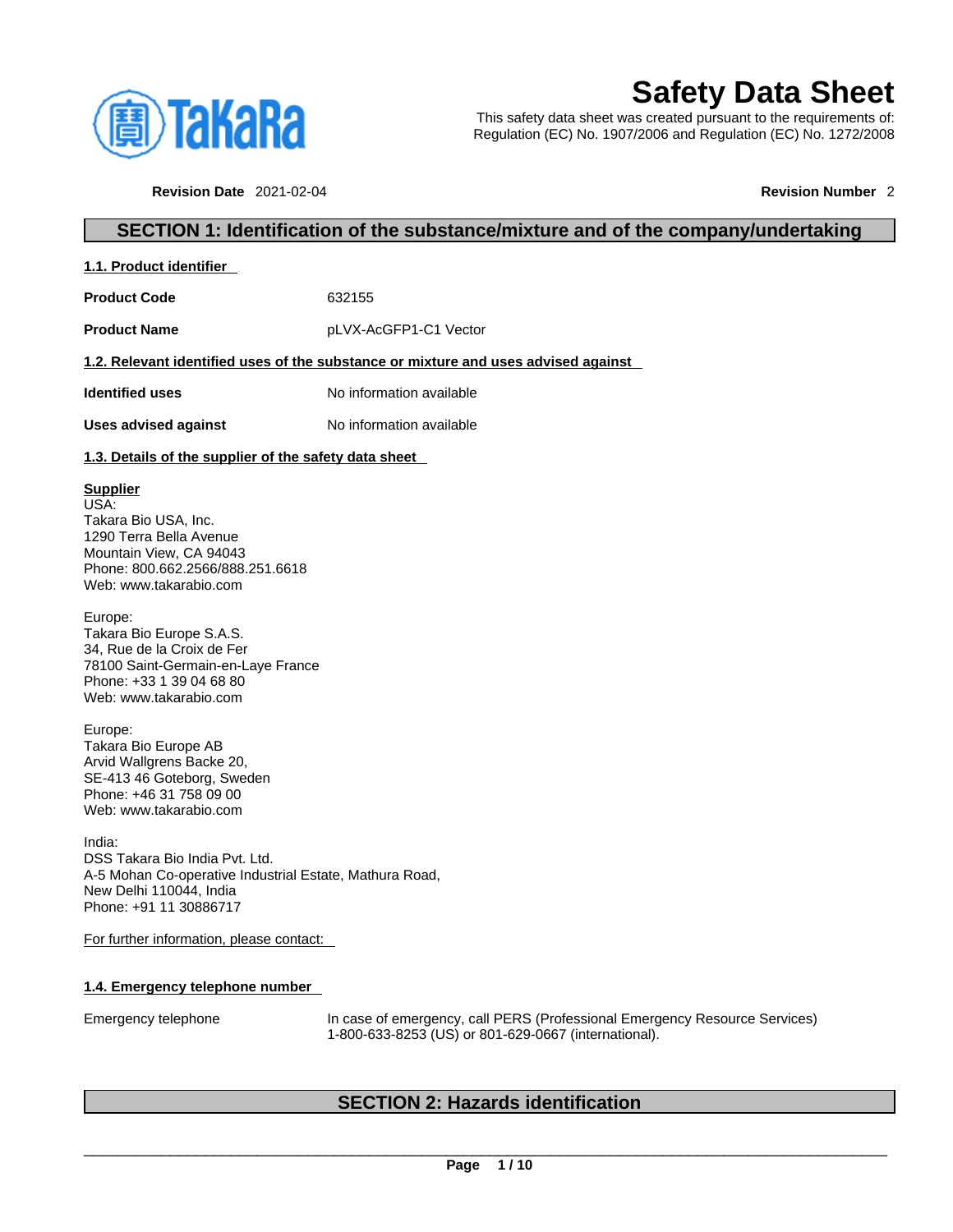### **2.1. Classification of the substance or mixture**

*Regulation (EC) No 1272/2008*  This mixture is classified as not hazardous according to regulation (EC) 1272/2008 [CLP]

#### **2.2. Label elements**

This mixture is classified as not hazardous according to regulation (EC) 1272/2008 [CLP] **Hazard statements** This mixture is classified as not hazardous according to regulation (EC) 1272/2008 [CLP]

#### **2.3. Other hazards**

No information available.

### **SECTION 3: Composition/information on ingredients**

#### **3.1 Substances**

#### **Full text of H- and EUH-phrases: see section 16**

*Acute Toxicity Estimate No information available* 

This product does not contain candidate substances of very high concern at a concentration  $>=0.1\%$  (Regulation (EC) No. 1907/2006 (REACH), Article 59)

### **SECTION 4: First aid measures**

#### **4.1. Description of first aid measures**

| <b>Inhalation</b>                                                               | Remove to fresh air.                                                                                                    |  |
|---------------------------------------------------------------------------------|-------------------------------------------------------------------------------------------------------------------------|--|
| Eye contact                                                                     | Rinse thoroughly with plenty of water for at least 15 minutes, lifting lower and upper eyelids.<br>Consult a physician. |  |
| <b>Skin contact</b>                                                             | Wash skin with soap and water. In the case of skin irritation or allergic reactions see a<br>physician.                 |  |
| <b>Ingestion</b>                                                                | Clean mouth with water and drink afterwards plenty of water.                                                            |  |
| 4.2. Most important symptoms and effects, both acute and delayed                |                                                                                                                         |  |
| <b>Symptoms</b>                                                                 | No information available.                                                                                               |  |
| 4.3. Indication of any immediate medical attention and special treatment needed |                                                                                                                         |  |

**Note to physicians** Treat symptomatically.

### **SECTION 5: Firefighting measures**

#### **5.1. Extinguishing media**

| <b>Suitable Extinguishing Media</b> | Use extinguishing measures that are appropriate to local circumstances and the<br>surrounding environment. |
|-------------------------------------|------------------------------------------------------------------------------------------------------------|
|                                     |                                                                                                            |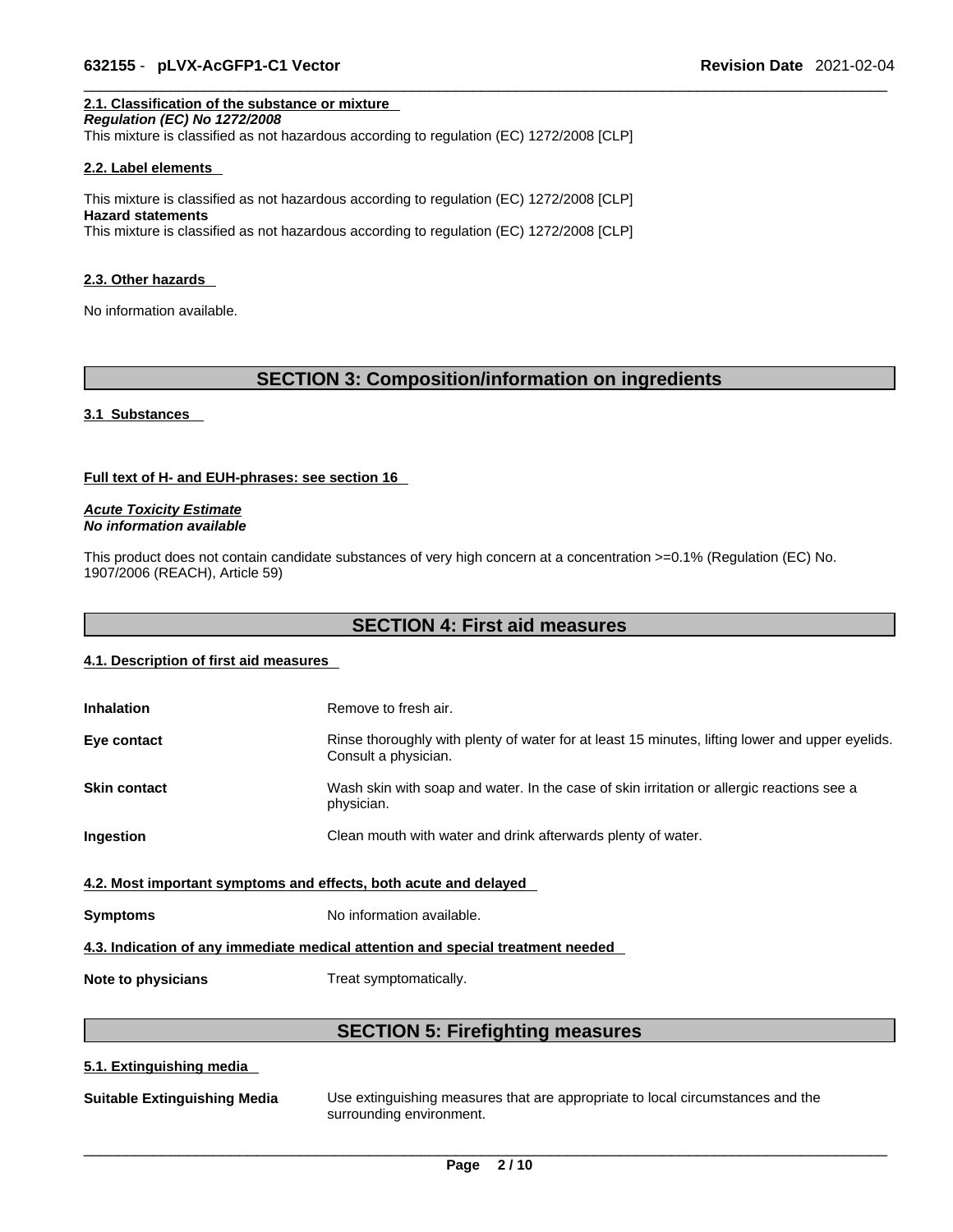Large Fire **Example 20 CAUTION:** Use of water spray when fighting fire may be inefficient.

**Unsuitable extinguishing media** Do not scatter spilled material with high pressure water streams.

#### **5.2. Special hazards arising from the substance or mixture**

**Specific hazards arising from the chemical** No information available.

#### **5.3. Advice for firefighters**

| Special protective equipment for | Firefighters should wear self-contained breathing apparatus and full firefighting turnout |
|----------------------------------|-------------------------------------------------------------------------------------------|
| fire-fighters                    | gear. Use personal protection equipment.                                                  |

### **SECTION 6: Accidental release measures**

#### **6.1. Personal precautions, protective equipment and emergency procedures**

| <b>Personal precautions</b>                               | Ensure adequate ventilation.                                                         |  |
|-----------------------------------------------------------|--------------------------------------------------------------------------------------|--|
| For emergency responders                                  | Use personal protection recommended in Section 8.                                    |  |
| 6.2. Environmental precautions                            |                                                                                      |  |
| <b>Environmental precautions</b>                          | See Section 12 for additional Ecological Information.                                |  |
| 6.3. Methods and material for containment and cleaning up |                                                                                      |  |
| <b>Methods for containment</b>                            | Prevent further leakage or spillage if safe to do so.                                |  |
| Methods for cleaning up                                   | Take up mechanically, placing in appropriate containers for disposal.                |  |
| <b>Prevention of secondary hazards</b>                    | Clean contaminated objects and areas thoroughly observing environmental regulations. |  |
| 6.4. Reference to other sections                          |                                                                                      |  |
| Reference to other sections                               | See section 8 for more information. See section 13 for more information.             |  |

### **SECTION 7: Handling and storage**

| 7.1. Precautions for safe handling                                |                                                                        |  |
|-------------------------------------------------------------------|------------------------------------------------------------------------|--|
| Advice on safe handling                                           | Ensure adequate ventilation.                                           |  |
| <b>General hygiene considerations</b>                             | Handle in accordance with good industrial hygiene and safety practice. |  |
| 7.2. Conditions for safe storage, including any incompatibilities |                                                                        |  |
| <b>Storage Conditions</b>                                         | Keep container tightly closed in a dry and well-ventilated place.      |  |
|                                                                   |                                                                        |  |

### **7.3. Specific end use(s)**

**Identified uses**

### **SECTION 8: Exposure controls/personal protection**

**8.1. Control parameters**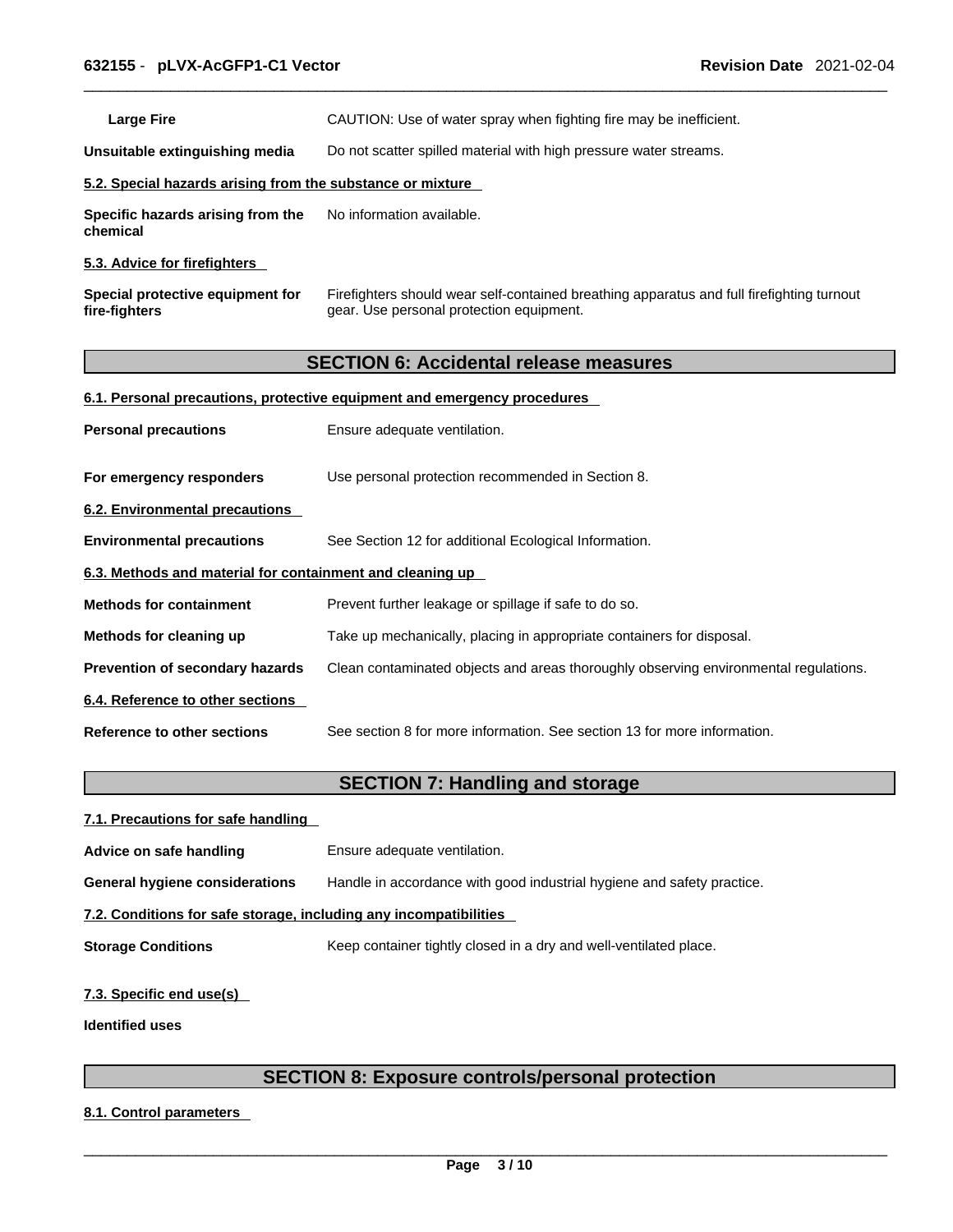**Exposure Limits** This product, as supplied, does not contain any hazardous materials with occupational exposure limits established by the region specific regulatory bodies.

#### **Biological occupational exposure limits**

This product, as supplied, does not contain any hazardous materials with biological limits established by the region specific regulatory bodies.

| Derived No Effect Level (DNEL)<br><b>Predicted No Effect Concentration</b><br>(PNEC) | No information available.<br>No information available.                                                                                                                      |
|--------------------------------------------------------------------------------------|-----------------------------------------------------------------------------------------------------------------------------------------------------------------------------|
| 8.2. Exposure controls                                                               |                                                                                                                                                                             |
| <b>Personal Protective Equipment</b>                                                 |                                                                                                                                                                             |
| Eye/face protection                                                                  | No special protective equipment required.                                                                                                                                   |
| Skin and body protection                                                             | No special protective equipment required.                                                                                                                                   |
| <b>Respiratory protection</b>                                                        | No protective equipment is needed under normal use conditions. If exposure limits are<br>exceeded or irritation is experienced, ventilation and evacuation may be required. |
| General hygiene considerations                                                       | Handle in accordance with good industrial hygiene and safety practice.                                                                                                      |
| <b>Environmental exposure controls</b>                                               | No information available.                                                                                                                                                   |

### **SECTION 9: Physical and chemical properties**

| 9.1. Information on basic physical and chemical properties |                          |                          |
|------------------------------------------------------------|--------------------------|--------------------------|
| <b>Physical state</b>                                      | Liquid                   |                          |
| Appearance                                                 | Clear, colorless         |                          |
| Color                                                      | Clear                    |                          |
| Odor                                                       | None.                    |                          |
| <b>Odor Threshold</b>                                      | No information available |                          |
| <b>Property</b>                                            | <b>Values</b>            | Remarks • Method         |
| Melting point / freezing point                             | No data available        | None known               |
| Boiling point/boiling range (°C)                           | No data available        | None known               |
| Flammability (solid, gas)                                  | No data available        | None known               |
| <b>Flammability Limit in Air</b>                           |                          | None known               |
| <b>Upper flammability limit:</b>                           | No data available        |                          |
| Lower flammability limit:                                  | No data available        |                          |
| <b>Flash point</b>                                         | No data available        | Open cup                 |
| <b>Autoignition temperature</b>                            | No data available        | None known               |
| <b>Decomposition temperature</b>                           |                          | None known               |
| pH                                                         |                          | None known               |
| pH (as aqueous solution)                                   | No data available        | No information available |
| <b>Kinematic viscosity</b>                                 | No data available        | None known               |
| <b>Dynamic Viscosity</b>                                   | No data available        | None known               |
| <b>Water solubility</b>                                    | No data available        | None known               |
| Solubility in other solvents                               | No data available        | None known               |
| <b>Partition coefficient</b>                               | No data available        | None known               |
| Vapor pressure                                             | No data available        | None known               |
| <b>Relative density</b>                                    |                          | None known               |
| <b>Bulk Density</b>                                        | No data available        |                          |
| <b>Liquid Density</b>                                      | No data available        |                          |
| Vapor density                                              | No data available        | None known               |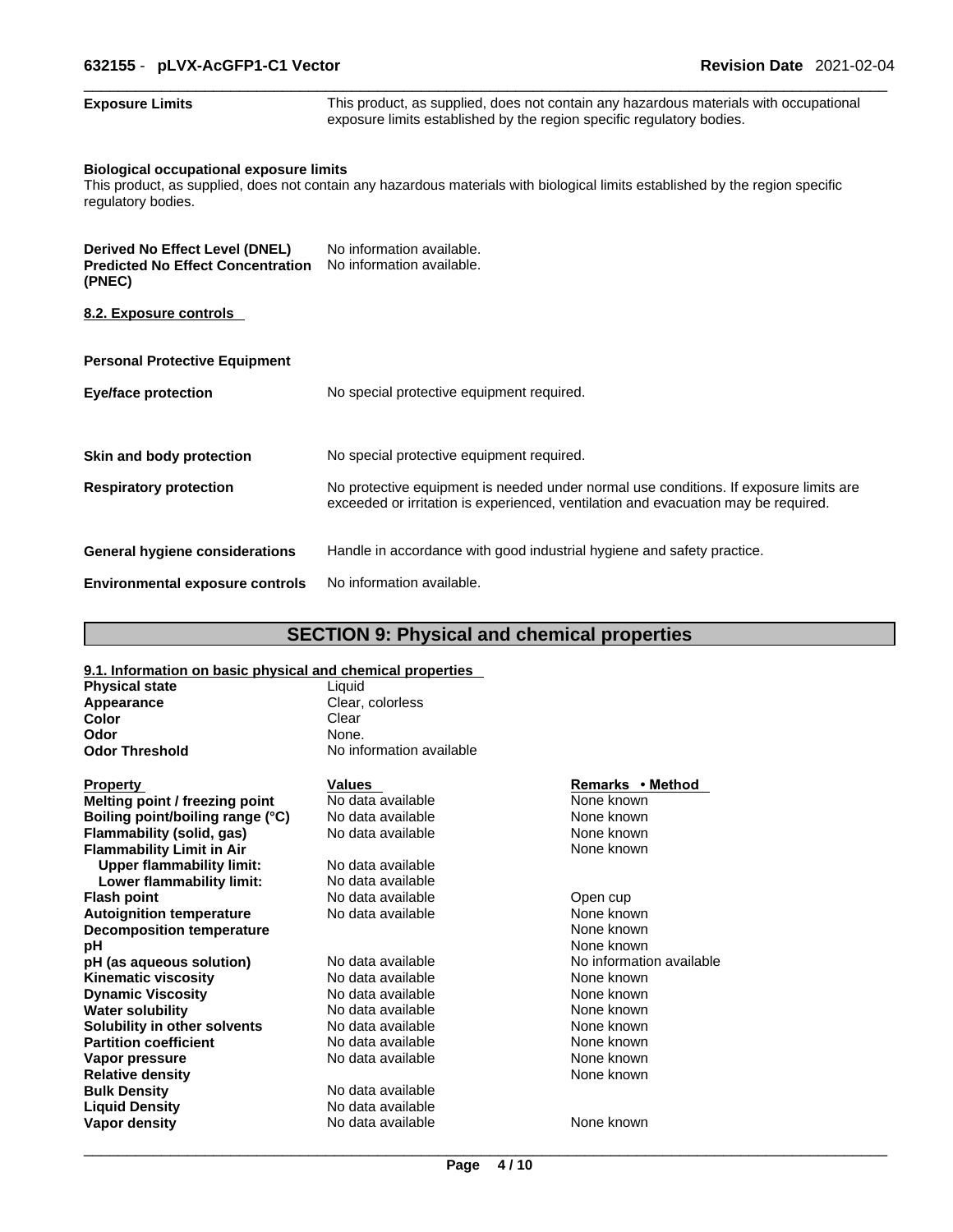## **Particle characteristics Particle Size Distribution**

No information available<br>No information available

#### **9.2. Other information**

*9.2.1. Information with regard to physical hazard classes* Not applicable

*9.2.2. Other safety characteristics* No information available

### **SECTION 10: Stability and reactivity**

#### **10.1. Reactivity**

**Reactivity No information available.** 

#### **10.2. Chemical stability**

**Stability** Stable under normal conditions.

**Explosion Data Sensitivity to mechanical impact** None. **Sensitivity to static discharge** None.

#### **10.3. Possibility of hazardous reactions**

**Possibility of hazardous reactions** None under normal processing.

**10.4. Conditions to avoid** 

**Conditions to avoid** None known based on information supplied.

**10.5. Incompatible materials**

**Incompatible materials** None known based on information supplied.

**10.6. Hazardous decomposition products** 

**Hazardous Decomposition Products** None known based on information supplied.

### **SECTION 11: Toxicological information**

**11.1. Information on hazard classes as defined in Regulation (EC) No 1272/2008**

#### **Information on likely routes of exposure**

**Product Information**

| <b>Inhalation</b>   | Specific test data for the substance or mixture is not available.            |
|---------------------|------------------------------------------------------------------------------|
| Eye contact         | Specific test data for the substance or mixture is not available.            |
| <b>Skin contact</b> | Specific test data for the substance or mixture is not available.            |
| Ingestion           | Specific test data for the substance or mixture is not available.            |
|                     | Symptoms related to the physical, chemical and toxicological characteristics |

**Symptoms** No information available.

#### **Numerical measures of toxicity**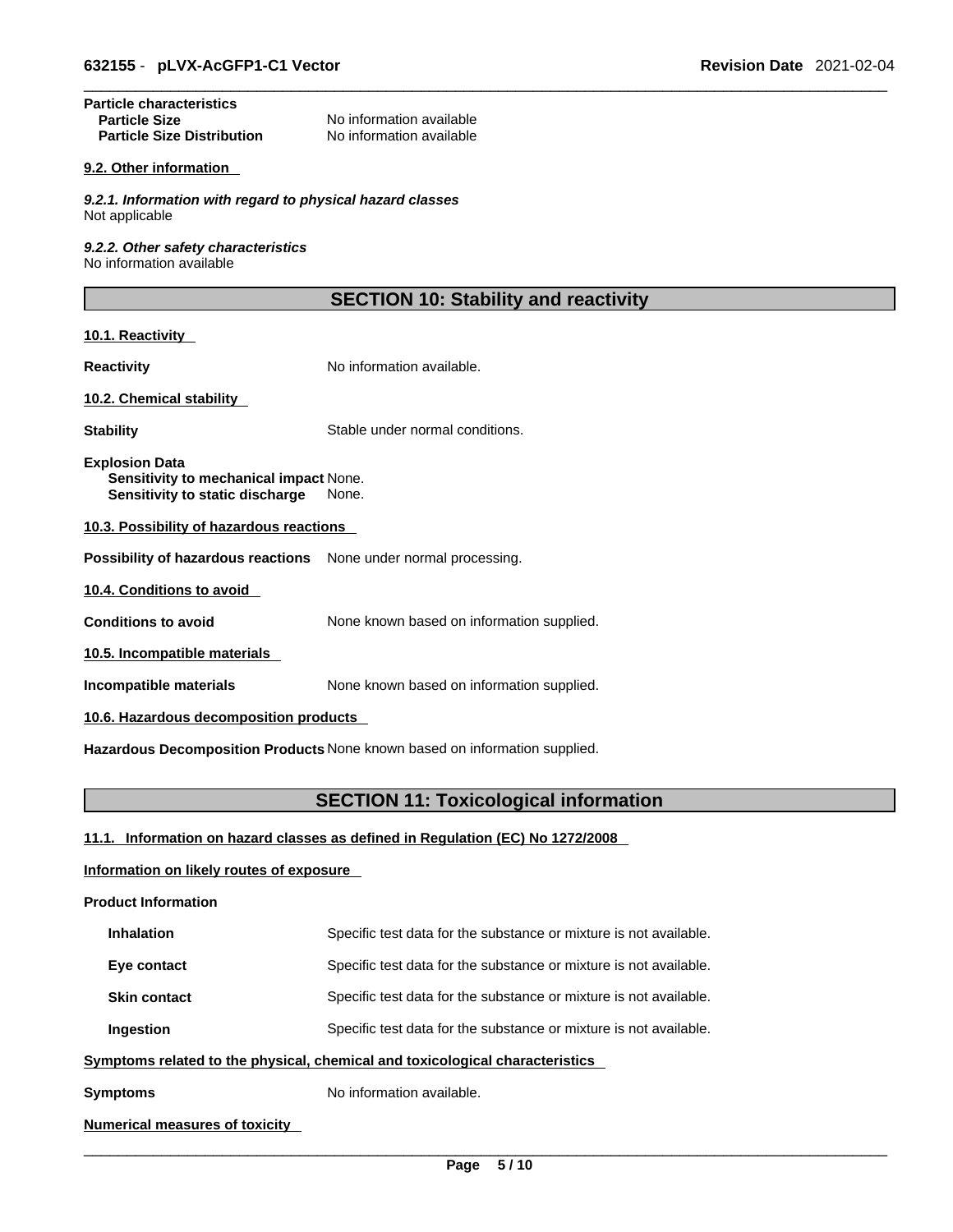No information available

#### **Acute toxicity**

| Delayed and immediate effects as well as chronic effects from short and long-term exposure |                                                                           |  |
|--------------------------------------------------------------------------------------------|---------------------------------------------------------------------------|--|
| <b>Skin corrosion/irritation</b>                                                           | No information available.                                                 |  |
| Serious eye damage/eye irritation                                                          | No information available.                                                 |  |
| Respiratory or skin sensitization                                                          | No information available.                                                 |  |
| Germ cell mutagenicity                                                                     | No information available.                                                 |  |
| Carcinogenicity                                                                            | No information available.                                                 |  |
| <b>Reproductive toxicity</b>                                                               | No information available.                                                 |  |
| <b>STOT - single exposure</b>                                                              | No information available.                                                 |  |
| <b>STOT - repeated exposure</b>                                                            | No information available.                                                 |  |
| <b>Aspiration hazard</b>                                                                   | No information available.                                                 |  |
| 11.2. Information on other hazards                                                         |                                                                           |  |
| 11.2.1. Endocrine disrupting properties                                                    |                                                                           |  |
| <b>Endocrine disrupting properties</b>                                                     | No information available.                                                 |  |
| 11.2.2. Other information                                                                  |                                                                           |  |
| Other adverse effects                                                                      | No information available.                                                 |  |
|                                                                                            | <b>SECTION 12: Ecological information</b>                                 |  |
| 12.1. Toxicity                                                                             |                                                                           |  |
| <b>Ecotoxicity</b>                                                                         | The environmental impact of this product has not been fully investigated. |  |
| 12.2. Persistence and degradability                                                        |                                                                           |  |
| <b>Persistence and degradability</b>                                                       | No information available.                                                 |  |
| 12.3. Bioaccumulative potential                                                            |                                                                           |  |
| <b>Bioaccumulation</b>                                                                     | No information available.                                                 |  |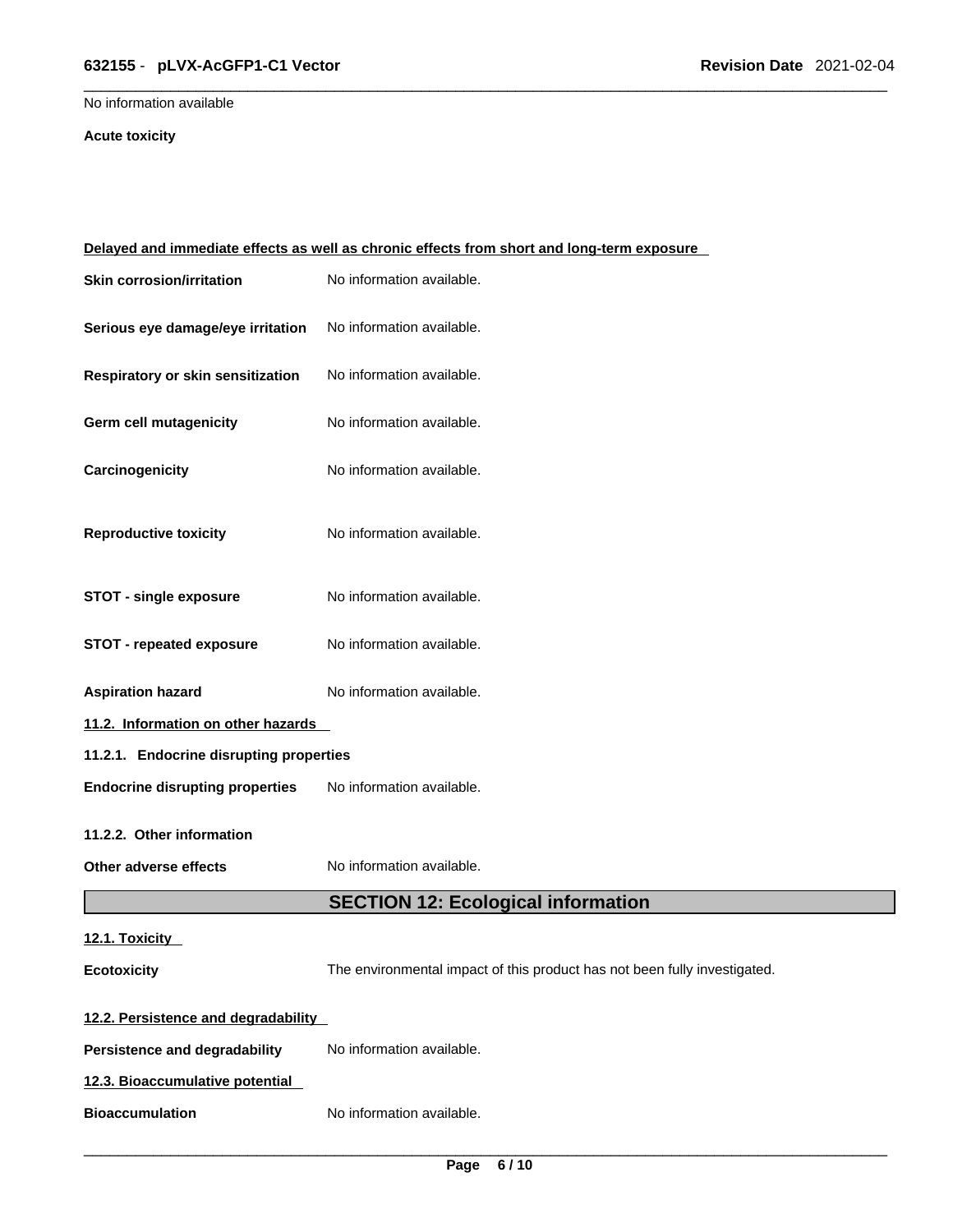#### **12.4. Mobility in soil**

**Mobility in soil** No information available.

#### **12.5. Results of PBT and vPvB assessment**

**PBT** and **vPvB** assessment No information available.

**12.6. Endocrine disrupting properties** 

**Endocrine disrupting properties** No information available.

#### **12.7. Other adverse effects**

No information available.

### **SECTION 13: Disposal considerations**

#### **13.1. Waste treatment methods**

| Waste from residues/unused    | Dispose of in accordance with local regulations. Dispose of waste in accordance with |
|-------------------------------|--------------------------------------------------------------------------------------|
| products                      | environmental legislation.                                                           |
| <b>Contaminated packaging</b> | Do not reuse empty containers.                                                       |

### **SECTION 14: Transport information**

#### **IATA**

- **14.1 UN number or ID number** Not regulated **14.2 UN proper shipping name** No information available **14.3 Transport hazard class(es)** Not regulated **14.4 Packing group** Not regulated **14.4 Packing group Not regulated 14.5 Environmental hazards Not applicable 14.5 Environmental hazards 14.6 Special precautions for user Special Provisions** None **IMDG 14.1 UN number or ID number** Not regulated **14.2 UN proper shipping name** No information available **14.3 Transport hazard class(es)** Not regulated **14.3 Transport hazard class(es) 14.4 Packing group <b>Calcu** Not regulated<br>**14.5 Environmental hazards** Not applicable **14.5 Environmental hazards 14.6 Special precautions for user Special Provisions** None **14.7 Maritime transport in bulk according to IMO instruments RID 14.1 UN number or ID number** Not regulated<br>**14.2 UN proper shipping name** No information available **14.2 UN proper shipping name** No information<br>**14.3 Transport hazard class(es)** Not regulated **14.3 Transport hazard class(es) 14.4 Packing group Mot regulated** 14.5 Environmental hazards Not applicable **14.6 Special precautions for user Special Provisions ADR**
- **14.1 UN number or ID number** Not regulated<br>**14.2 UN proper shipping name** No information available **14.2 UN proper shipping name**

No information available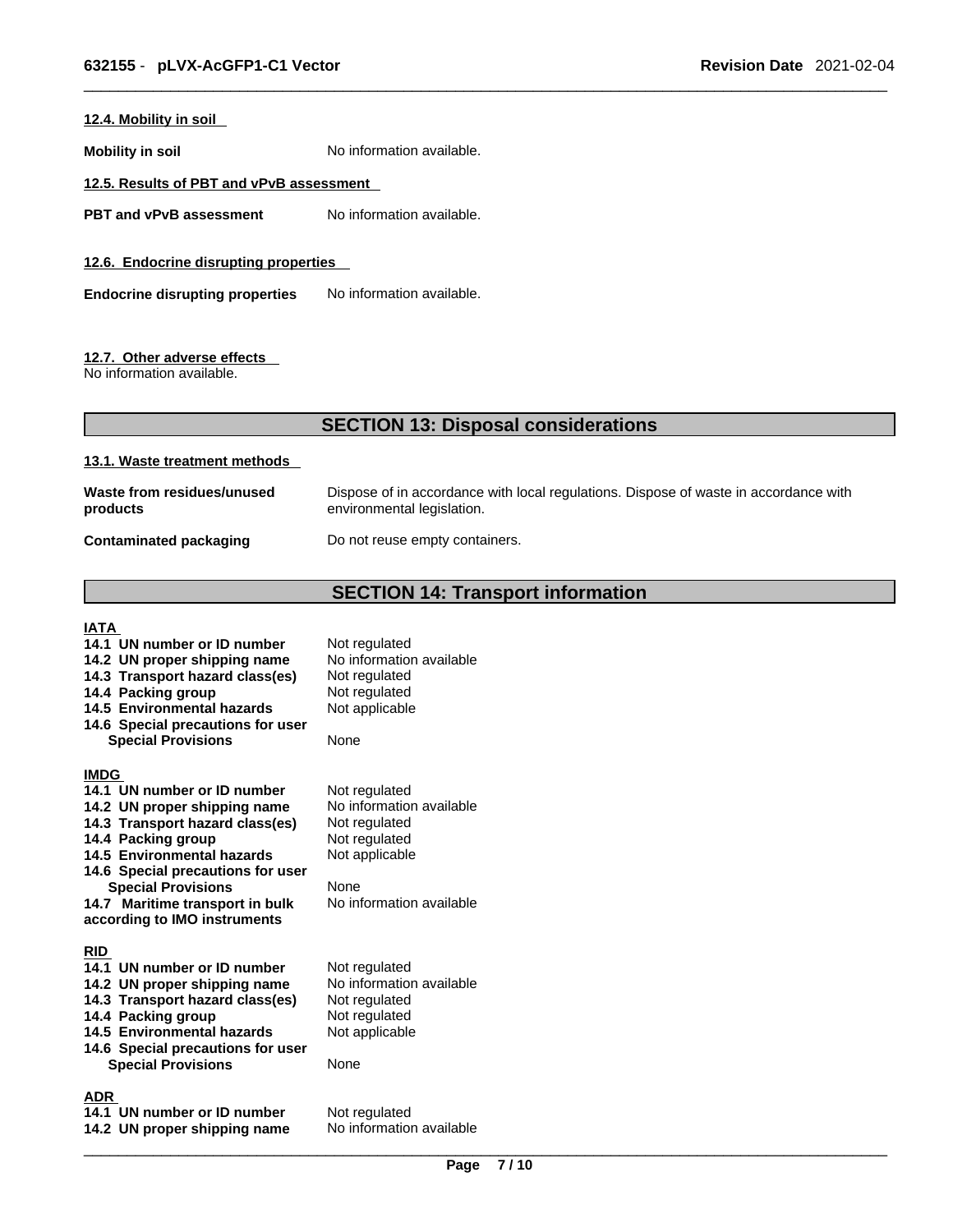| 14.3 Transport hazard class(es)   | Not regulated  |
|-----------------------------------|----------------|
| 14.4 Packing group                | Not regulated  |
| 14.5 Environmental hazards        | Not applicable |
| 14.6 Special precautions for user |                |
| <b>Special Provisions</b>         | None           |

### **SECTION 15: Regulatory information**

#### **15.1. Safety, health and environmental regulations/legislation specific for the substance or mixture**

#### **European Union**

Take note of Directive 98/24/EC on the protection of the health and safety of workers from the risks related to chemical agents at work.

#### **Authorizations and/or restrictions on use:**

This product does not contain substances subject to authorization (Regulation (EC) No. 1907/2006 (REACH), Annex XIV) This product does not contain substances subject to restriction (Regulation (EC) No. 1907/2006 (REACH), Annex XVII)

#### **Persistent Organic Pollutants**

Not applicable

### **Ozone-depleting substances (ODS) regulation (EC) 1005/2009**

Not applicable

| <b>International Inventories</b> |  |
|----------------------------------|--|
| <b>TSCA</b>                      |  |
| <b>DSL/NDSL</b>                  |  |
| <b>EINECS/ELINCS</b>             |  |
| <b>ENCS</b>                      |  |
| <b>IECSC</b>                     |  |
| <b>KECL</b>                      |  |
| <b>PICCS</b>                     |  |
| <b>AICS</b>                      |  |

#### **Legend:**

 **TSCA** - United States Toxic Substances Control Act Section 8(b) Inventory

 **DSL/NDSL** - Canadian Domestic Substances List/Non-Domestic Substances List

 **EINECS/ELINCS** - European Inventory of Existing Chemical Substances/European List of Notified Chemical Substances  **ENCS** - Japan Existing and New Chemical Substances

- **IECSC**  China Inventory of Existing Chemical Substances
- **KECL**  Korean Existing and Evaluated Chemical Substances
- **PICCS**  Philippines Inventory of Chemicals and Chemical Substances

 **AICS** - Australian Inventory of Chemical Substances

**15.2. Chemical safety assessment**

**Chemical Safety Assessment** No information available

### **SECTION 16: Other information**

#### **Key or legend to abbreviations and acronyms used in the safety data sheet**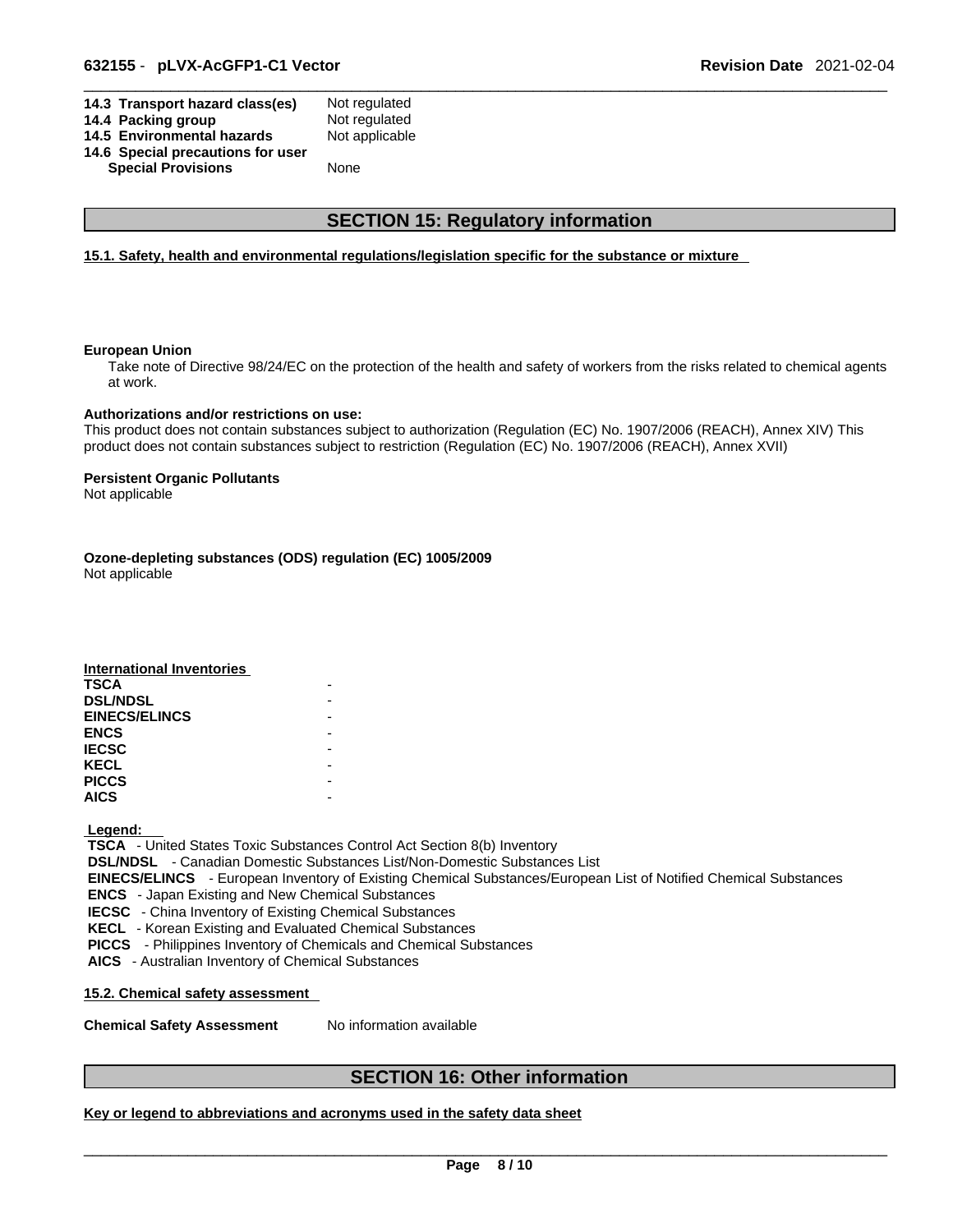#### **Legend**

SVHC: Substances of Very High Concern for Authorization:

#### **Legend Section 8: EXPOSURE CONTROLS/PERSONAL PROTECTION**

| <b>TWA</b> | Time weighted average | <b>STEL</b> | Shc  |
|------------|-----------------------|-------------|------|
| Ceiling    | Maximum limit value   |             | Skiı |

ort term exposure limit n designation

| <b>Classification procedure</b>                                 |                           |
|-----------------------------------------------------------------|---------------------------|
| Classification according to Regulation (EC) No. 1272/2008 [CLP] | Method Used               |
| Acute oral toxicity                                             | Calculation method        |
| Acute dermal toxicity                                           | Calculation method        |
| Acute inhalation toxicity - gas                                 | Calculation method        |
| Acute inhalation toxicity - vapor                               | Calculation method        |
| Acute inhalation toxicity - dust/mist                           | Calculation method        |
| Skin corrosion/irritation                                       | Calculation method        |
| Serious eye damage/eye irritation                               | <b>Calculation method</b> |
| Respiratory sensitization                                       | <b>Calculation method</b> |
| Skin sensitization                                              | Calculation method        |
| Mutagenicity                                                    | Calculation method        |
| Carcinogenicity                                                 | Calculation method        |
| Reproductive toxicity                                           | <b>Calculation method</b> |
| STOT - single exposure                                          | <b>Calculation method</b> |
| STOT - repeated exposure                                        | Calculation method        |
| Acute aquatic toxicity                                          | <b>Calculation method</b> |
| Chronic aquatic toxicity                                        | Calculation method        |
| Aspiration hazard                                               | <b>Calculation method</b> |
| Ozone                                                           | Calculation method        |

#### **Key literature references and sources for data used to compile the SDS**

Agency for Toxic Substances and Disease Registry (ATSDR) U.S. Environmental Protection Agency ChemView Database European Food Safety Authority (EFSA) EPA (Environmental Protection Agency) Acute Exposure Guideline Level(s) (AEGL(s)) U.S. Environmental Protection Agency Federal Insecticide, Fungicide, and Rodenticide Act U.S. Environmental Protection Agency High Production Volume Chemicals Food Research Journal Hazardous Substance Database International Uniform Chemical Information Database (IUCLID) Japan GHS Classification Australia National Industrial Chemicals Notification and Assessment Scheme (NICNAS) NIOSH (National Institute for Occupational Safety and Health) National Library of Medicine's ChemID Plus (NLM CIP) National Library of Medicine's PubMed database (NLM PUBMED) National Toxicology Program (NTP) New Zealand's Chemical Classification and Information Database (CCID) Organization for Economic Co-operation and Development Environment, Health, and Safety Publications Organization for Economic Co-operation and Development High Production Volume Chemicals Program Organization for Economic Co-operation and Development Screening Information Data Set World Health Organization

### **Revision Date** 2021-02-04

#### **This safety data sheet complies with the requirements of Regulation (EC) No. 1907/2006**

### **Disclaimer**

The information provided in this Safety Data Sheet is correct to the best of our knowledge, information and belief at the date of its publication. The information given is designed only as a guidance for safe handling, use, processing, storage, transportation, disposal and release and is not to be considered a warranty or quality specification. The information relates only to the specific material designated and may not be valid for such material used in combination with any other materials or in any process, unless specified in the text.